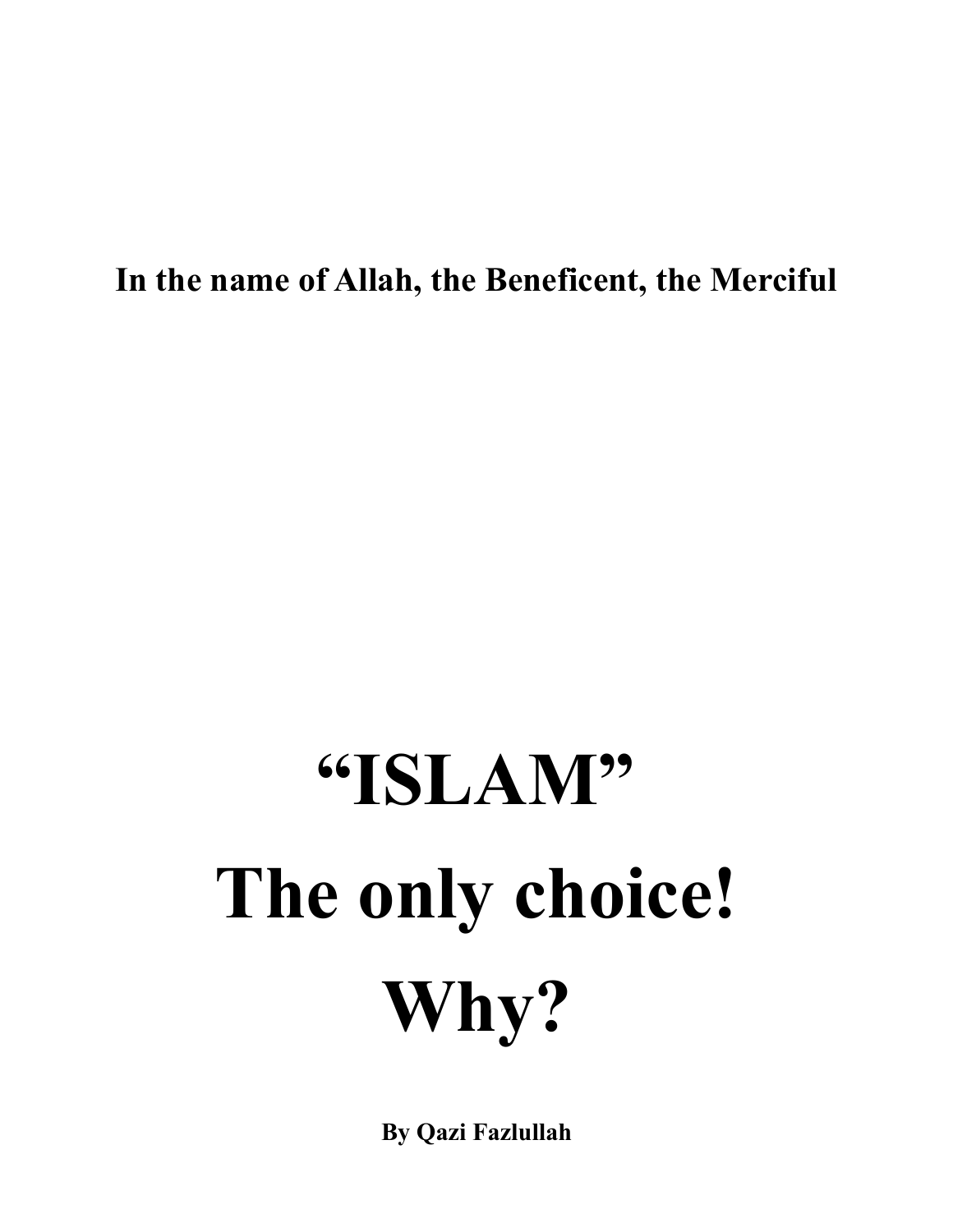Islam is an Arabic word derived from the Arabic word called "Sil'm", or "Sal'm", meaning peace and reconciliation.

Islam literally means submission, the most basic defining principle of the Deen of Allah (SWT). Allah (SWT) has sent this Deen to all of His Messengers and Prophets for the good of humankind, both in this world and in the hereafter.

This Deen was started with Adam, processed through all the Prophets and Messengers, including Noah, Abraham, Moses, Jesus, and completed with Muhammad (peace be upon all of them). This is the Deen of:

- 1. Allah the Almighty.
- 2. All the Messengers and Prophets.
- 3. All of humankind.

All the Messengers and Prophets brought the same message to a specific region and specific people and those who accepted this message are called Muslims.

The Deen of Allah was completed with Prophet Muhammad (SAS). His message was global and eternal until the Day of Judgment. All human beings are the addressees of His message, and are bound to accept the message in order to live a prosperous life in this world, and also in the Hereafter.

Islam is a complete code and system of life. It is not a religion which is defined in the dictionary as a few set of rituals.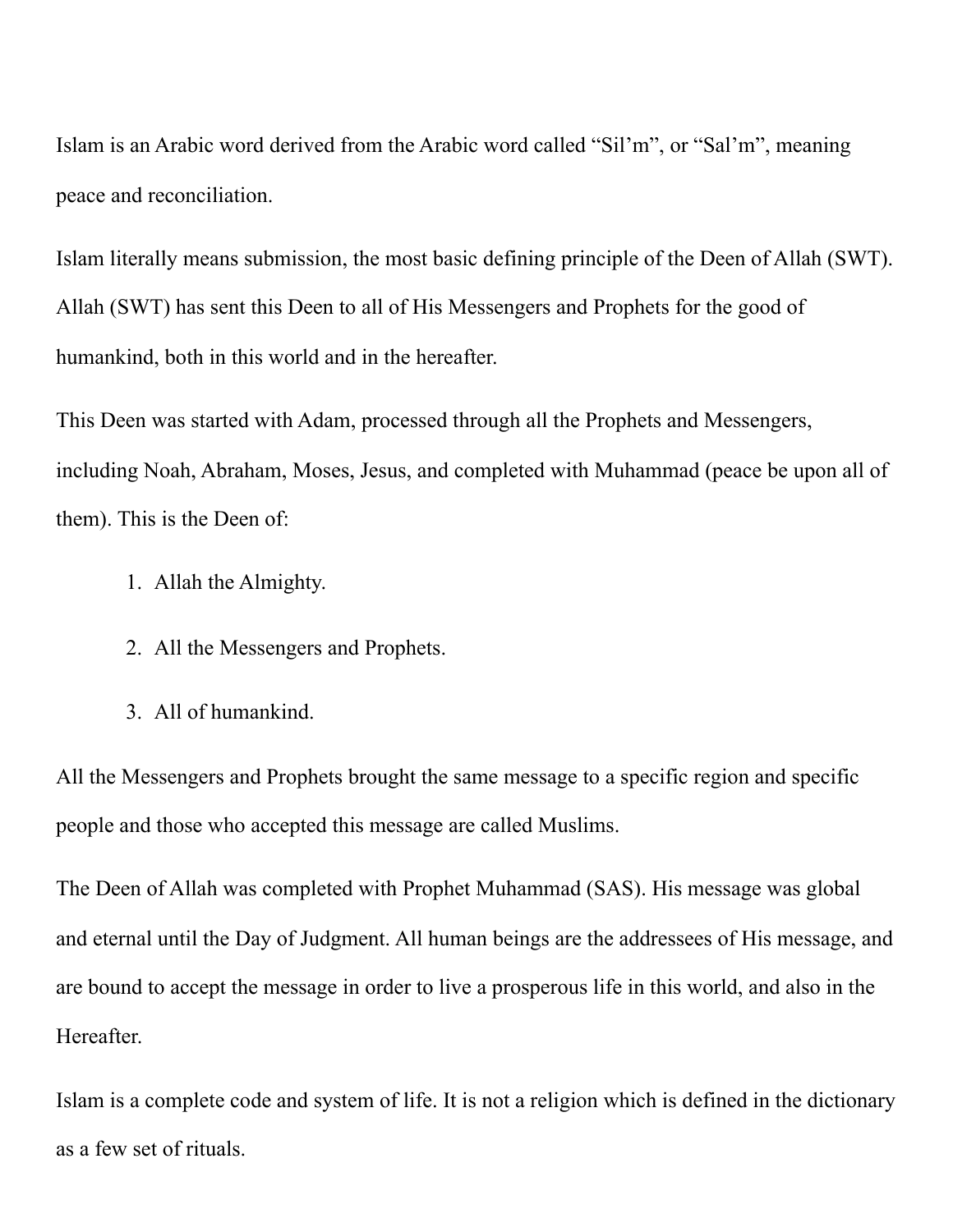#### **Islam consists of 3 branches:**

#### **1) Faiths and Beliefs.**

- i. Belief in Allah as the Supreme and Eternal being who:
	- a. Exists because of Himself.
	- b. Is Eternal, i.e. since ever, forever.
	- c. Needs no one, while everyone and everything is in need of Him.
	- d. Is the sole Creator of the entire universe.
	- e. Is the King, Ruler, Lord, Provider, and Maintainer of the universe.
	- f. Has no associates, partners, children, or parents, and no one is equal to him.
	- g. Is the only Deity to be worshipped.
	- h. Is the only One to be asked and invoked for any help.
- ii. Belief in Allah's (SWT) Angels.
	- a. Specific immaterial creatures of Allah (SWT) created of light having no gender, no desires, and obeying Allah, serving His cause, and performing their duties to the fullest in a perfect manner.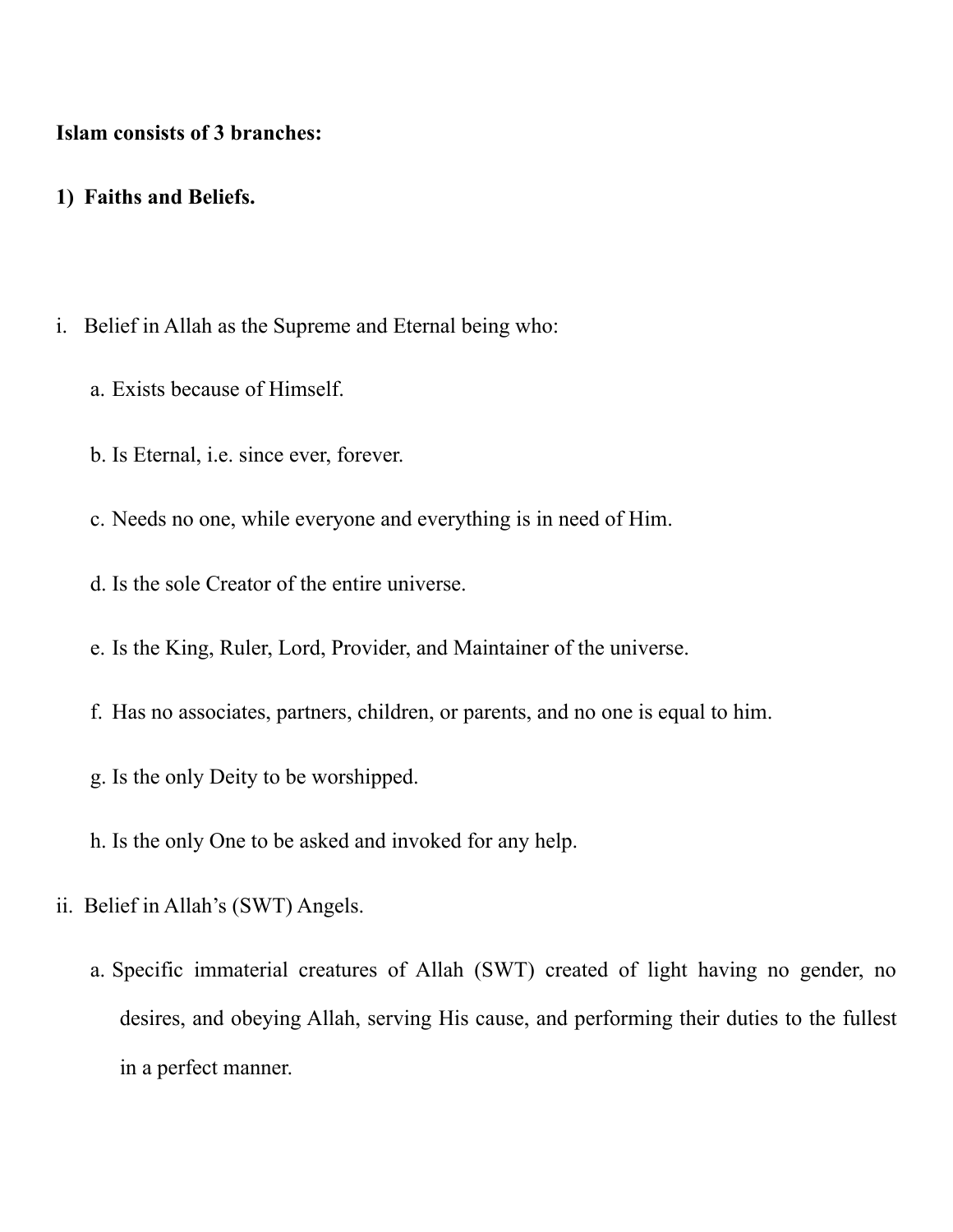- iii. Belief in His divine scriptures and revealed books. The holy Qur'an is the last and the final perfect criterion.
- iv. Belief in all His Prophets and Messengers consisting of approximately 124,000, with Prophet Muhammad (SAS) being the final Prophet and Messenger.
- v. Belief in the last day of this world that it shall surely end for it is not an eternal world.
- vi. Belief in "Taqdeer", that each and everything occurs according to the planning and decree of Allah (SWT), and is known to Him since ever.
- vii.Belief in life after death, that Allah (SWT) will put everyone to accountability and He will recompense them accordingly.

### **2) Character in Islam**

A noble and gentle character is the jewel and beauty of a human. Components of this character are:

- i. Justice to all, even to other creatures of Allah. Everyone must judge themselves so they may not do any wrong to anyone or anything.
- ii. Kindness to the creatures of Allah as much as one can do.
- iii. Forgiveness to one who did any wrong by mistake, by accident, or otherwise if the person is ashamed and feels sorry of what he has done. However, if there is someone whose nature is to harm others for no reason, then revenge to equal limits is not against noble character.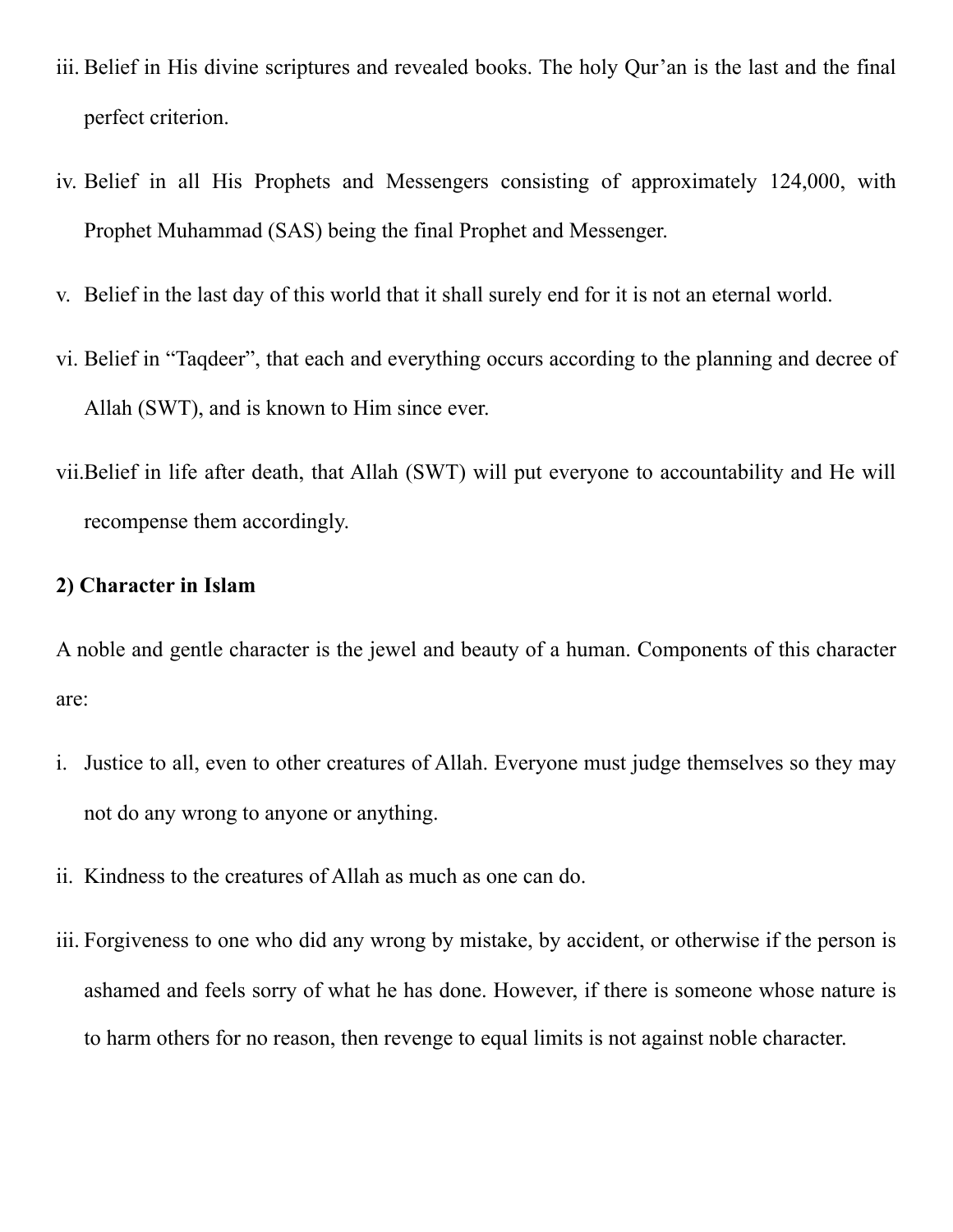iv. Not to get involved in discussion, reasoning, and arguments with an ignorant, arrogant and/ or stubborn individual, as he/she is wasting your time and his/her own as well, and it may lead towards a fight.

### **3) Deeds and Actions**

Human beings have two aspects:

- 1. Their relation to Allah.
- 2. Their relation to fellow human beings.

## **In regards to their relation to Allah, they may practice five deeds.**

- 1. To declare that there is no God but Allah, and Muhammad is the Messenger of Allah.
- 2. Pray five times a day.
- 3. Fast in the month of Ramadan.
- 4. Give alms, or Zakat. Every Muslim who owns "Nisab" (a specific amount) of his/her savings is bound to pay 2.5 percent to the poor and needy Muslims at the end of each lunar year.
- 5. Hajj or pilgrimage to the House of Allah situated in Makkah (Saudi Arabia). This is mandatory once in a lifetime for one who can afford it.

# **In regards to their relation with each other, humans are social by nature, and are in need of each other. They have four fields:**

1. Family life – As we know, a new family starts with marriage.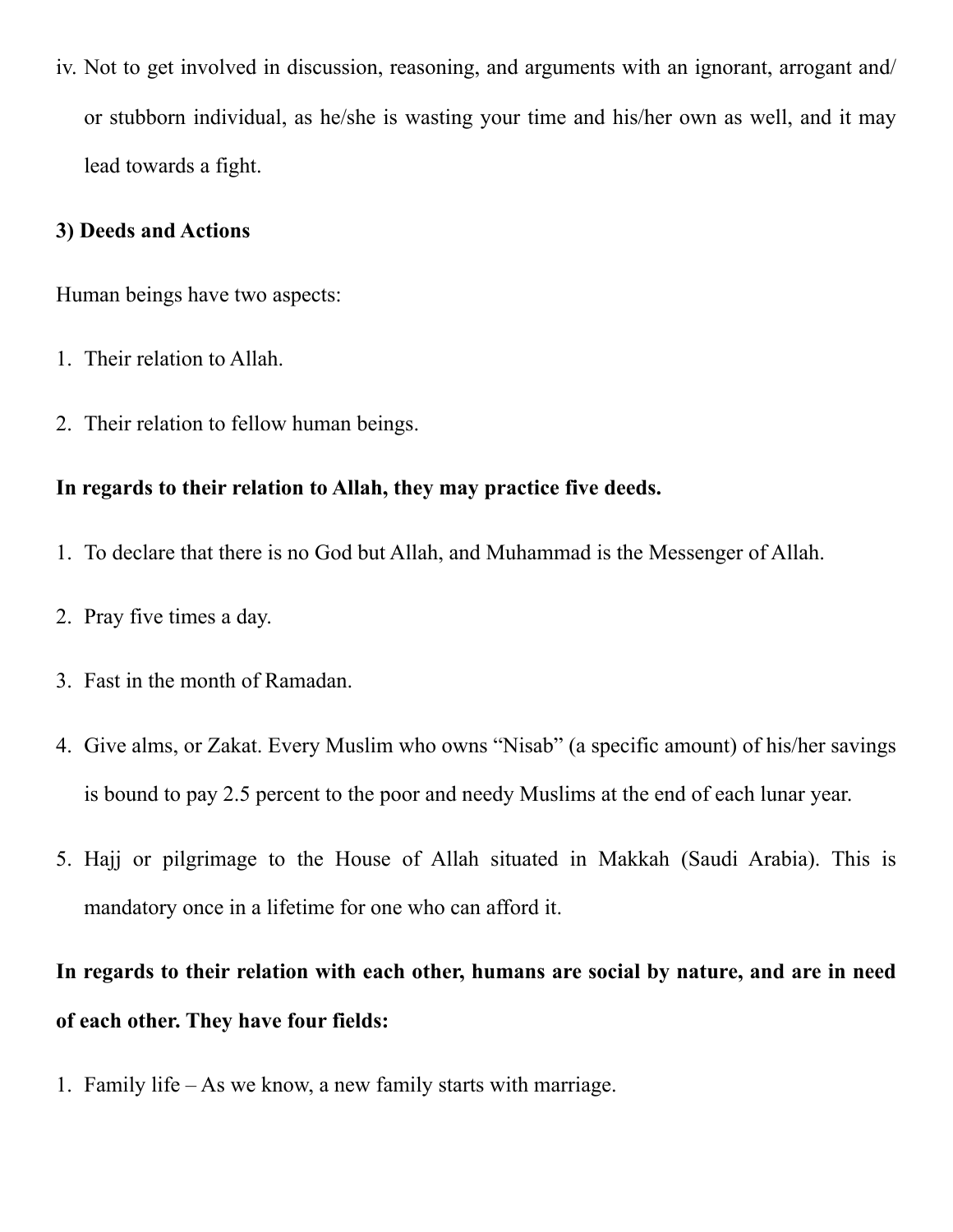Marriage is a social contract between two people, one male and one female. It is a neutral consent of both parties with the prior permission or later approval of their guardians to keep the family intact.

After marriage, responsibility of livelihood, maintenance and protection lies on the shoulder of the man, for he is considered the head of the household for a smooth running of the family's life. However, the couple, and their children live as colleagues and companions, while the female by nature is responsible to take care of the young children.

- 2. Financial deals, etc: Some people have more than their needs, while others have less. This requires transactions to be made amongst them in order to attain what they need. The basis of transactions in Islam is honesty, truthfulness, professionalism, and trust.
- 3. State and Government: Humans by nature are animalistic when they are in need or in want of a particular thing. They may try to attain it in any way, and may attack another's property, life, and honor. Thus, all of these must be protected by an authority.

The authority is in the hands of the State and Government system. It must be according to the laws of their Creator and Lord, Allah the Almighty.

The basis of such a state and government is equality and justice to all of its citizens, and to maintain peace.

4. International relation: A state cannot remain in isolation, and requires relations to other states. That relation must be based upon equality, justice, sincerity, and trust.